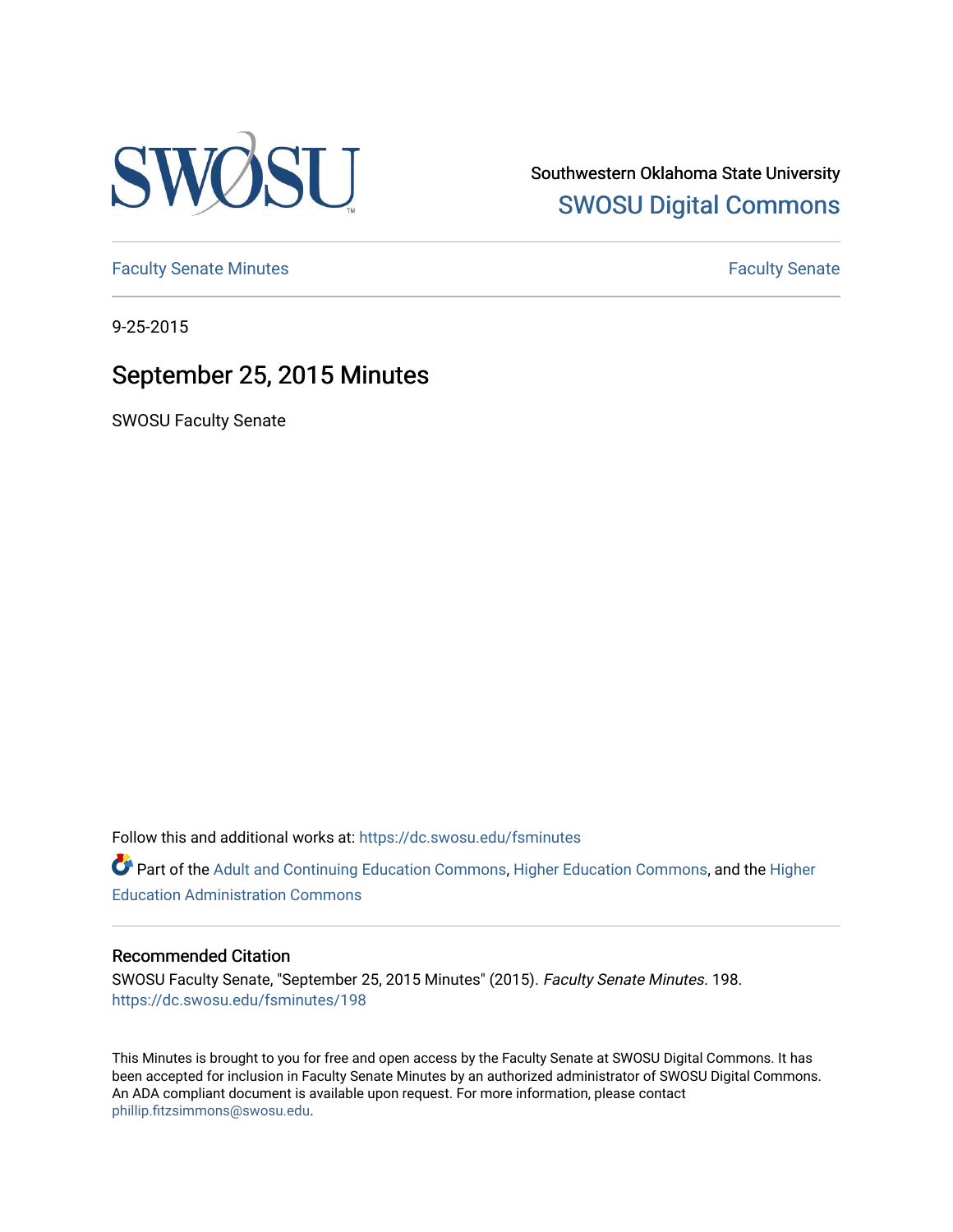- I. **Approved minutes from the Southwestern Oklahoma State University Faculty Senate meeting dated September 25, 2015 at 2:00 pm in HEC 201**
- II. **CALL TO ORDER:** Faculty Senate President Jared Edwards called the September meeting of the Faculty Senate to order at 2:02 p.m. in Education 201.
- III. **ESTABLISHMENT OF A QUORUM:** The following members were in attendance: Tammy Blatnick, John Bradshaw, Krista Brooks, Cindi Albrightson (for Brad Bryant), Steve O'Neal (for Lisa Castle and Muatasem Ubeidat), Tommye Davis (at Sayre), Stacey DiPaolo, Jerry Dunn, Jared Edwards, Kristin Griffeath, Ryan Haggard, Erin Callen (for Tiffany Kessler), Becky Bruce (for Sunu Kodumthara), Ron Koehn, Doug Linder, Jim Long, Scott Long, Kris Mahlock, Tom McNamara, Evette Meliza, Bo Pagliasotti, Cynthia Pena, Linda Pye, Les Ramos, Ann Russell, Lisa Schroeder, Karen Sweeney, Marcy Tanner, Wayne Trail, and Trisha Wald.
- IV. **CERTIFICATION OF SUBSTITUTES:** Steve O'Neal for Lisa Castle and Muatasem Ubeidat; Cindi Albrightson for Brad Bryant; Becky Bruce for Sunu Kodumthara; and Erin Callen for Tiffany Kessler

### V. **PRESENTATION OF VISITORS:** None.

VI. **APPROVAL OF MINUTES:** The minutes from the August meeting were approved by a voice vote with no opposition.

### VII. **ANNOUNCEMENTS**

### **A. President Jared Edwards**

- **1. From the Executive Council meeting of 9/14/15**
	- *a) Budget*
	- *b) Travel and ID*
	- *c) Discussion of where enrollment can increase*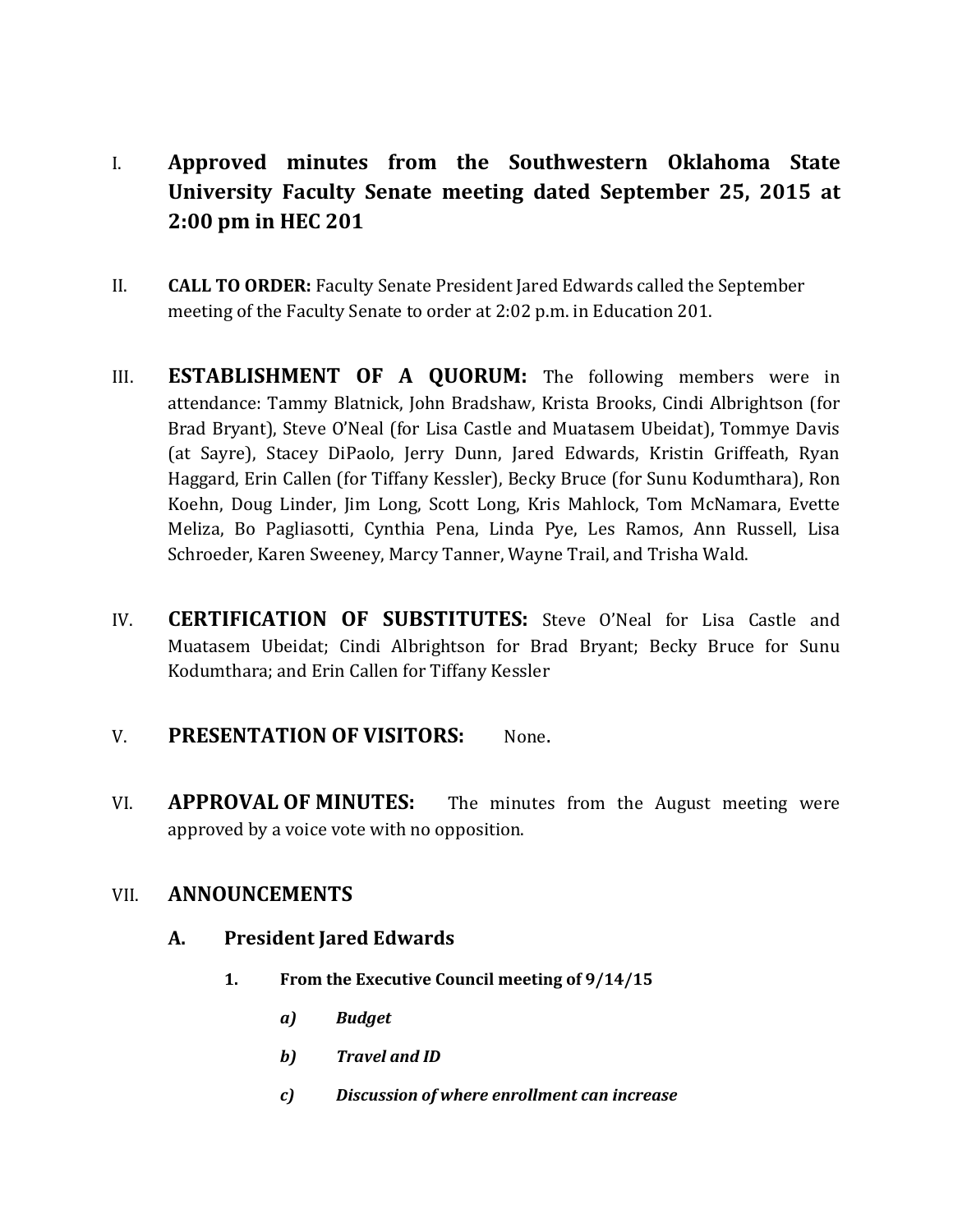- *d) Defibrillators—training, maintenance and liability*
- **2. From the Administrative Council meeting of 9/14/15**
	- *a) Budget*
	- *b) Administrative Drops*
	- *c) Online GEs/Use of Adjuncts*
	- *d) New accessibility workshops will be announced soon*
	- *e) Sara—Oklahoma is approved; we have applied*
	- *f) Strategic plan needs to focus on outcome assessment and financial viability with artifacts as evidence of what we are doing—all units need to be active*
- **3. From meeting with Provost on 9/22/15**
	- *a) Health Insurance*
	- *b) Dependent Tuition Benefits*
	- *c) Online adjuncts and faculty loads*
	- *d) Adjunct and overload pay rates*
	- *e) Faculty being counted in Student: Faculty Ratio*
	- *f) Accessibility—no updates*
	- *g) Preliminary Sara approval*
- **4. New Faculty Reception—well attended and under budget**

#### **B. Secretary/Treasurer Trish Wald**

- **1. Roll Sheet—please sign**
- **2. Treasurer's Report**
	- *a) Banc First*
		- (1) August Balance: \$2593.94
		- (2) Current Balance: \$1408.74
		- (3) Changes due to dues payments, plaques and new faculty reception.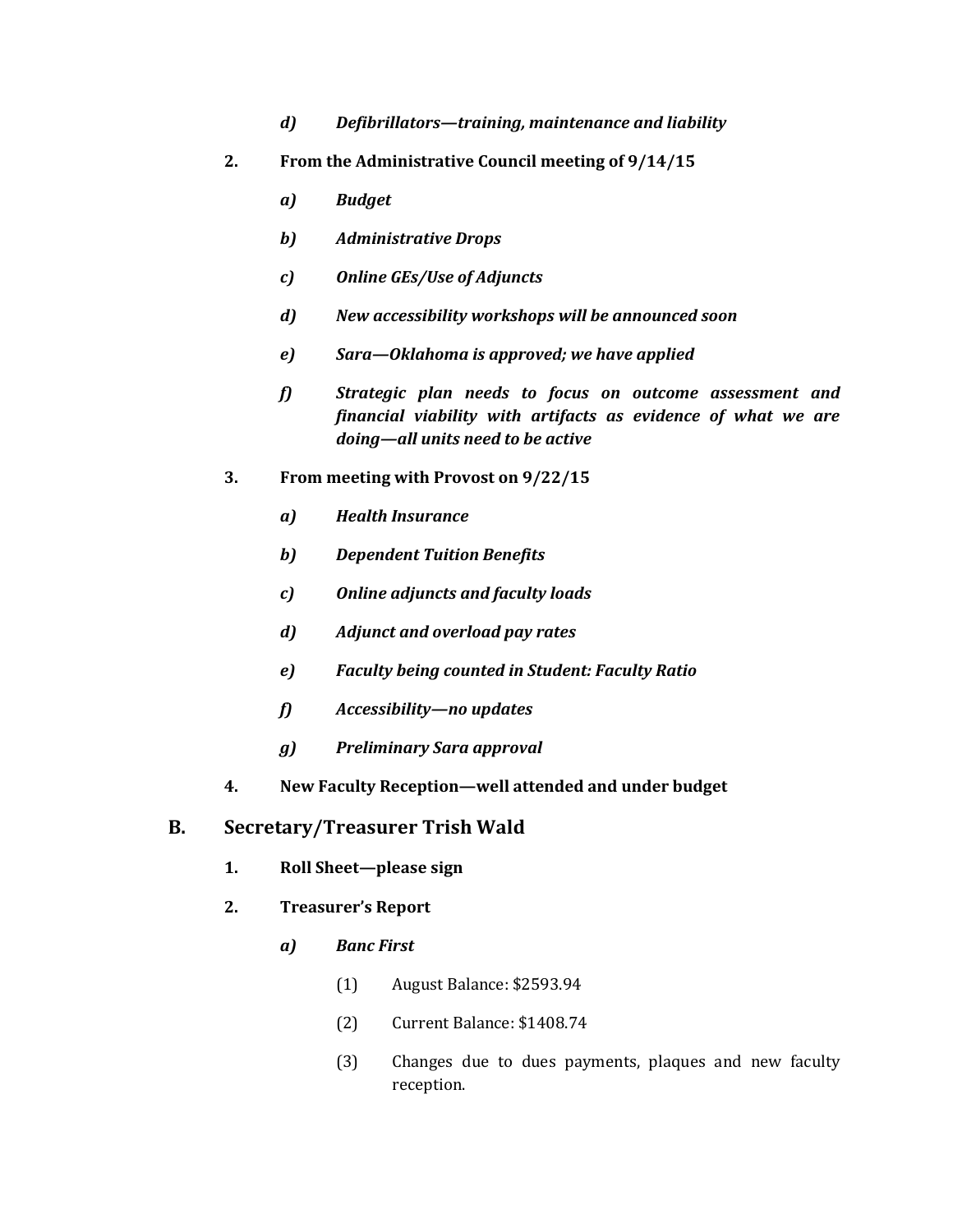#### *b) University Account*

- (1) August Balance: \$105.01
- (2) Current Balance: \$105.01
- **C. President-Elect Tom McNamara:** Nothing to report.
- **D. Past President Evette Meliza:** Nothing to report.
- **E. Student Government Representative:** The SGA did not have a representative at the meeting.

## VIII. **REPORTS FROM STANDING AND AD HOC COMMITTEES:** None.

### IX. **UNFINISHED BUSINESS:** None.

## X. **New Business:**

## **A. Discussion of adjunct and overload pay rates**

#### **B. Discussion/possible resolution:**

1. We, the faculty, no longer have access to make changes to our faculty websites and/or our faculty shared folder.

We find this approach unacceptable, and want access to our faculty shared folders and faculty websites back

**Faculty Senate Motion 2015-09-01**: Faculty Senate moves that we request or strongly suggest that faculty be able to access their own web content.

Motion affirmed by a voice vote with no opposition.